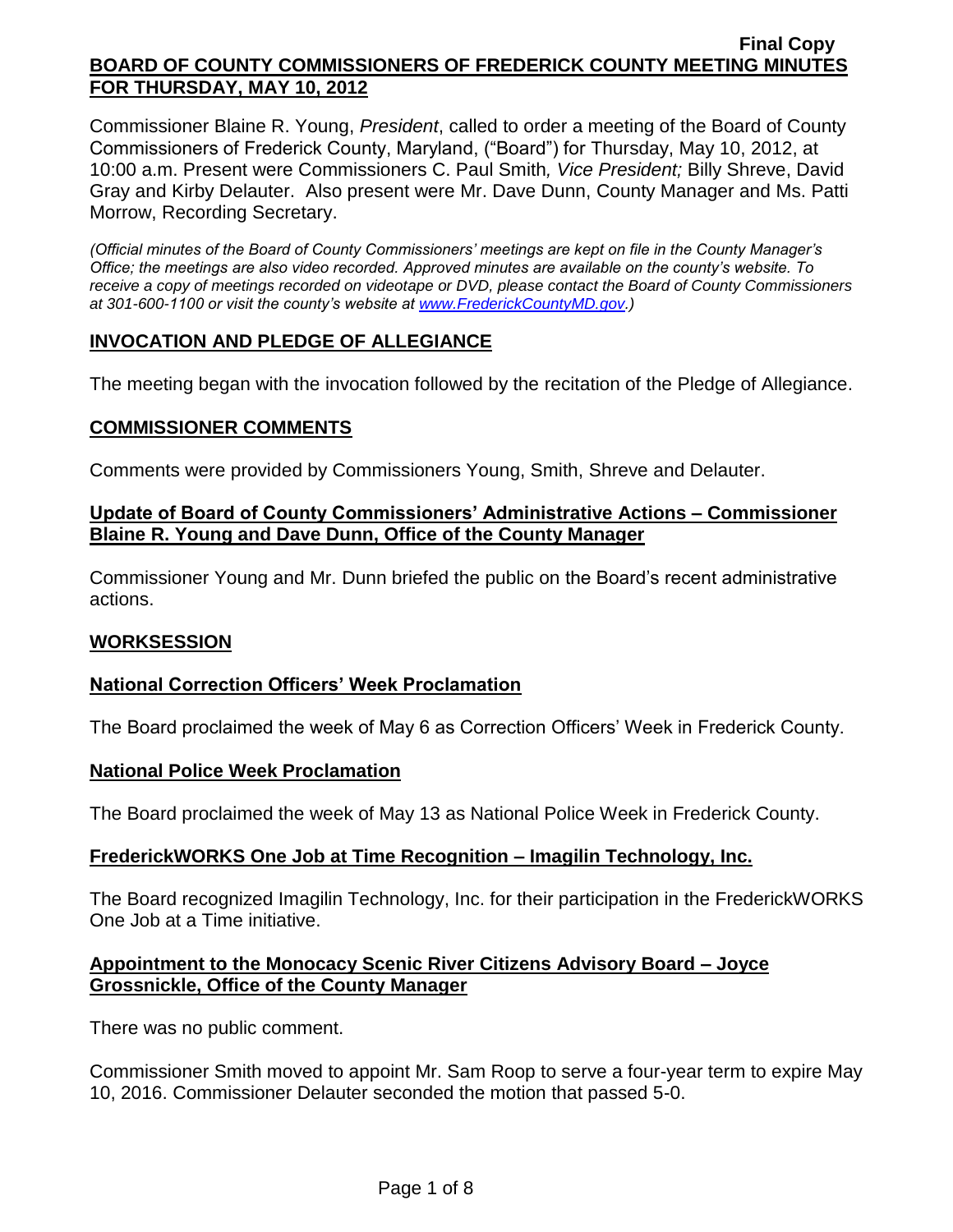## **Amendment to Ordinance No.11-18-584 (School Construction Fees) to Remove Transitional Restrictions – Kathy Mitchell, Office of the County Attorney**

Ms. Mitchell presented the request to take the amendment to public hearing. Mr. Eric Soter, Community Development Division, commented.

Public comment was heard from:

- Diane Smoley
- M.C. Keegin-Ayer

Commissioner Smith moved to take the proposed amendment through the public review process. Commissioner Shreve seconded the motion that passed 4-1 with Commissioner Gray opposed.

# **Amendments to Adequate Public Facilities Ordinance (Chapter 1-20) and Impact Fee (Chapter 1-22) to Delete Automatic Adjustment Provisions – Kathy Mitchell, Office of the County Attorney**

Ms. Mitchell presented the request to take the amendment to public hearing.

Public comment was heard from:

• MC Keegin-Ayer

Commissioner Smith moved to take the proposed amendments through the public review process. Commissioner Shreve seconded the motion.

Mr. John Mathias, County Attorney, commented.

Commissioner Young offered an amendment to the original motion to hold a public hearing on the automatic adjustment yearly. Commissioner Shreve seconded the motion that passed 4-1 with Commissioner Gray opposed.

The vote on the original motion as amended was 4-1 with Commissioner Gray opposed.

# **CONSENT AGENDA**

The following items were presented on the consent agenda:

# BID AWARDS

- Purchasing Memo #12-178 Bid #12-CP-11, Adult Detention Center Roof Replacement Award to: CitiRoof Corporation Award amount: \$1,225,700.00
- Purchasing Memo #12-185 Legal Services for the Department of Social Services Award to: Bokman Law Award amount: \$181,200.00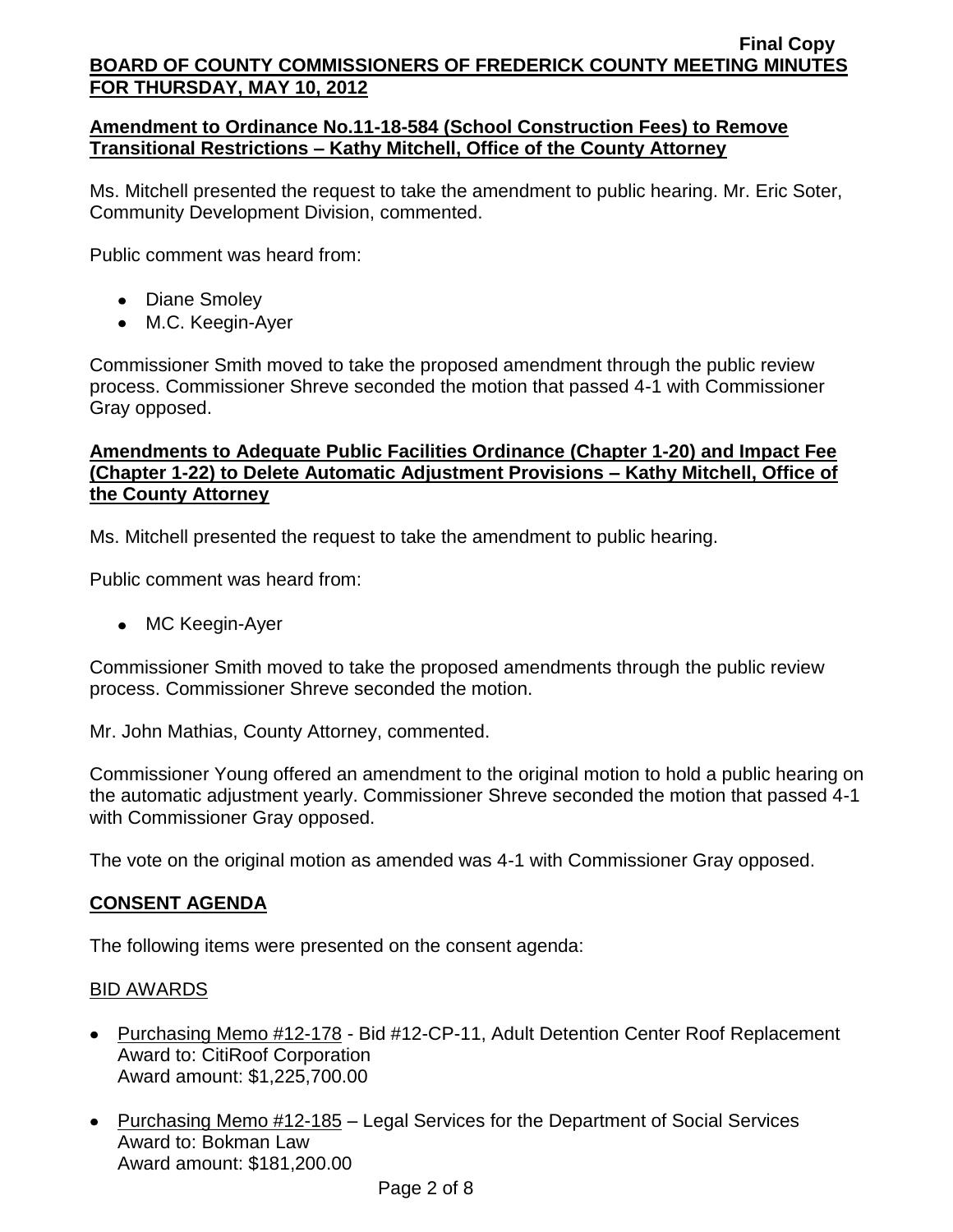# GRANT

Grant Application to the National Fish and Wildlife Foundation's Chesapeake Bay Local Government Capacity Building Initiative – Jessica Seipp, Community Development Division

# **MISCELLANEOUS**

Work Change Directive No. 1, Pinehurst Water and Sewer Improvements, Contract No. 196G-SW – Rod Winebrenner, Utilities and Solid Waste Management Division

Commissioner Smith moved to approve the consent agenda as presented. Commissioner Delauter seconded the motion that passed 5-0.

# **ADMINISTRATIVE BUSINESS**

# **Bid Awards – Hal Good, Finance Division**

Purchasing Memo #12-175 – Dental Insurance Plan for Employees (6-month contract extension)

Commissioner Smith moved to approve Purchasing Memo #12-175 as presented. Commissioner Gray seconded the motion that passed 5-0.

Purchasing Memo #12-186 – Kitchenware for New Citizens Care and Rehabilitation Center / Montevue Assisted Living

Commissioner Smith moved to approve Purchasing Memo #12-186 as presented. Commissioner Gray seconded the motion that passed 5-0.

## Purchasing Memo #12-188 – Physical Therapy Services

Commissioner Smith moved to approve Purchasing Memo #12-188 as presented. Commissioner Young seconded the motion that passed 5-0.

# **Consolidated Local Implementation Grant (CLIG) for the Frederick County Infants and Toddlers Program and Associated Budget Transfer – Dr. Monica Grant, Health Services Division**

Dr. Barbara Brookmyer, Health Services Division, commented on the grant.

Commissioner Smith moved to approve the CLIG grant and the budget transfer. Commissioner Gray seconded the motion that passed 5-0.

# **Decision on the FY 2013 General Property Tax Levy (Public Hearing Held 5/2/12) and Approval of Resolution – Regina Howell, Finance Division**

Commissioner Smith moved to adopt the resolution regarding the FY 2013 General Property Tax Levy as presented. Commissioner Delauter seconded the motion that passed 5-0.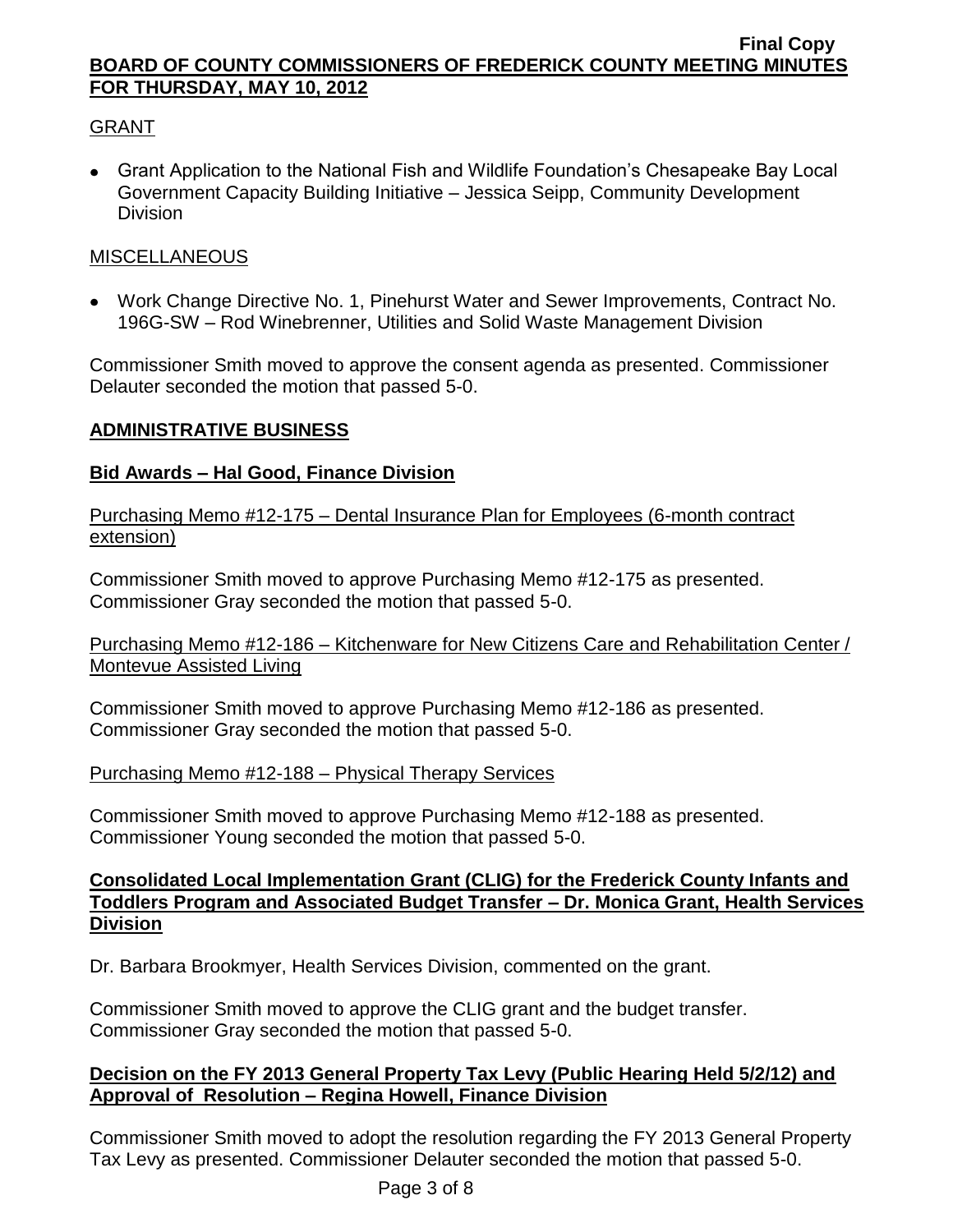(A copy of the approved/adopted resolution can be obtained in the County Manager's Office or from the county's website, [www.FrederickCountyMD.gov.](http://www.frederickcountymd.gov/))

# **Update of the Frederick County Building, Plumbing, and Electrical Codes – Gary Hessong, Community Development Division**

Mr. Hessong presented the updates to the Board.

Commissioner Smith moved to take the proposed updates to the building, plumbing and electrical codes to public hearing. Commissioner Shreve seconded the motion that passed 5-0.

# **COMMISSIONER COMMENTS**

Commissioner Smith presented a list of non-profits he would consider to fund in the FY 2013 operating budget.

Commissioners Shreve requested an update on the Walkersville library be scheduled.

## **PUBLIC COMMENTS**

Bill Ashton

# **QUESTIONS – PRESS**

• Bethany Rogers – The Frederick News-Post

# **CLOSED SESSION**

Commissioner Smith moved to go into closed session under Maryland Annotated Code State Government Article § 10-508(a) (7) To consult with counsel to obtain legal advice on a legal matter; and (8) To consult with staff, consultants, or other individuals about pending or potential litigation. Commissioner Delauter seconded the motion that passed 5-0.

## **ADJOURN**

The meeting adjourned at 12:35 p.m.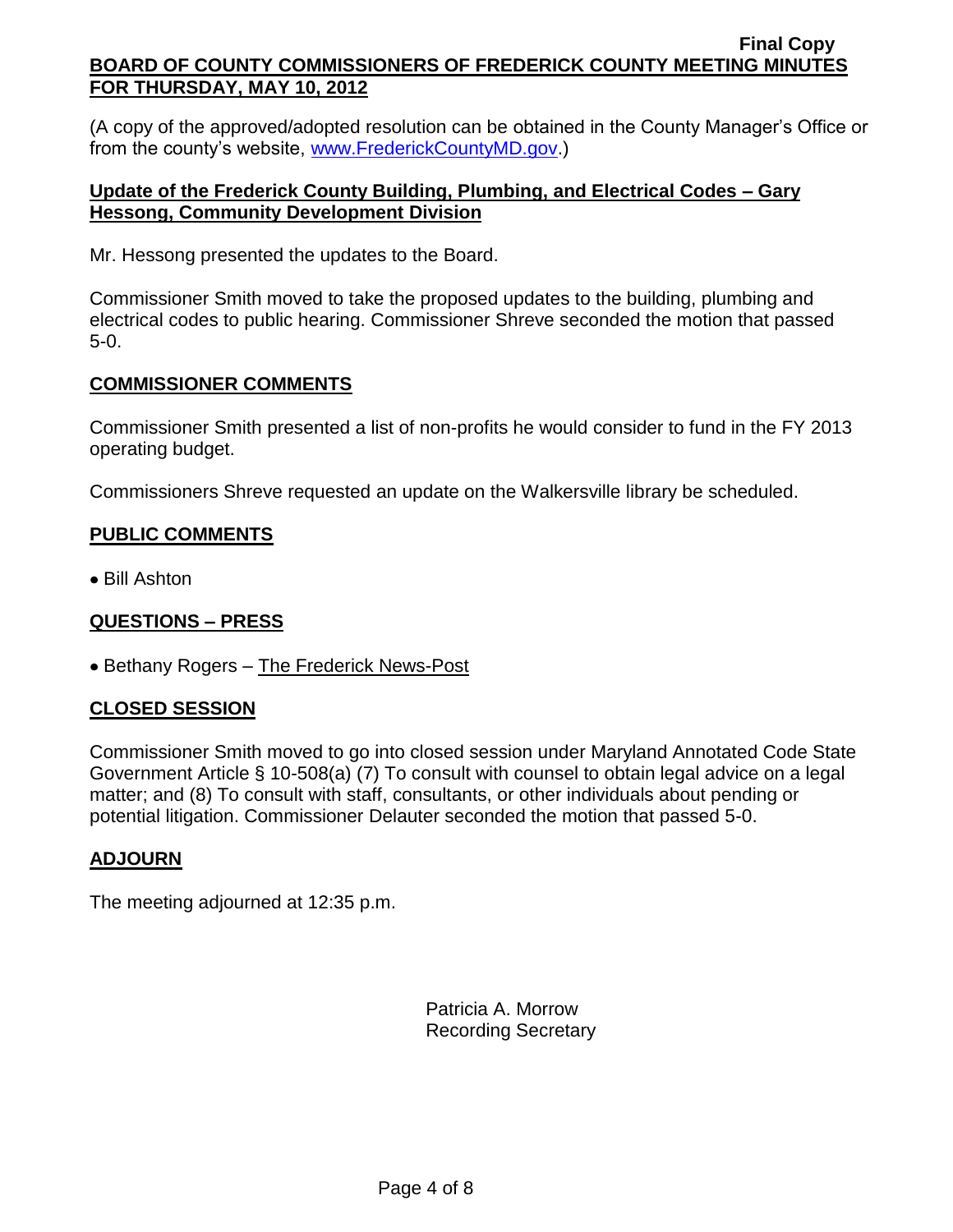# **FORM OF STATEMENT FOR CLOSING THE MEETING OF THURSDAY, MAY 10, 2012**

# **STATUTORY AUTHORITY TO CLOSE SESSION**

### **State Government Article §10-508(a):**

(7) To consult with counsel to obtain legal advice on a legal matter; and (8) To consult with staff, consultants, or other individuals about pending or potential litigation.

### **Motion:**

Commissioner Smith moved to go into closed session under Maryland Annotated Code State Government Article § 10-508(a) (7) To consult with counsel to obtain legal advice on a legal matter; and (8) To consult with staff, consultants, or other individuals about pending or potential litigation. Commissioner Delauter seconded the motion that passed 5-0.

### **Time and Location:**

12:40 p.m. – Third Floor Meeting Room, Winchester Hall

## **Topic to be Discussed:**

To discuss legal and contractual issues relating to a construction project.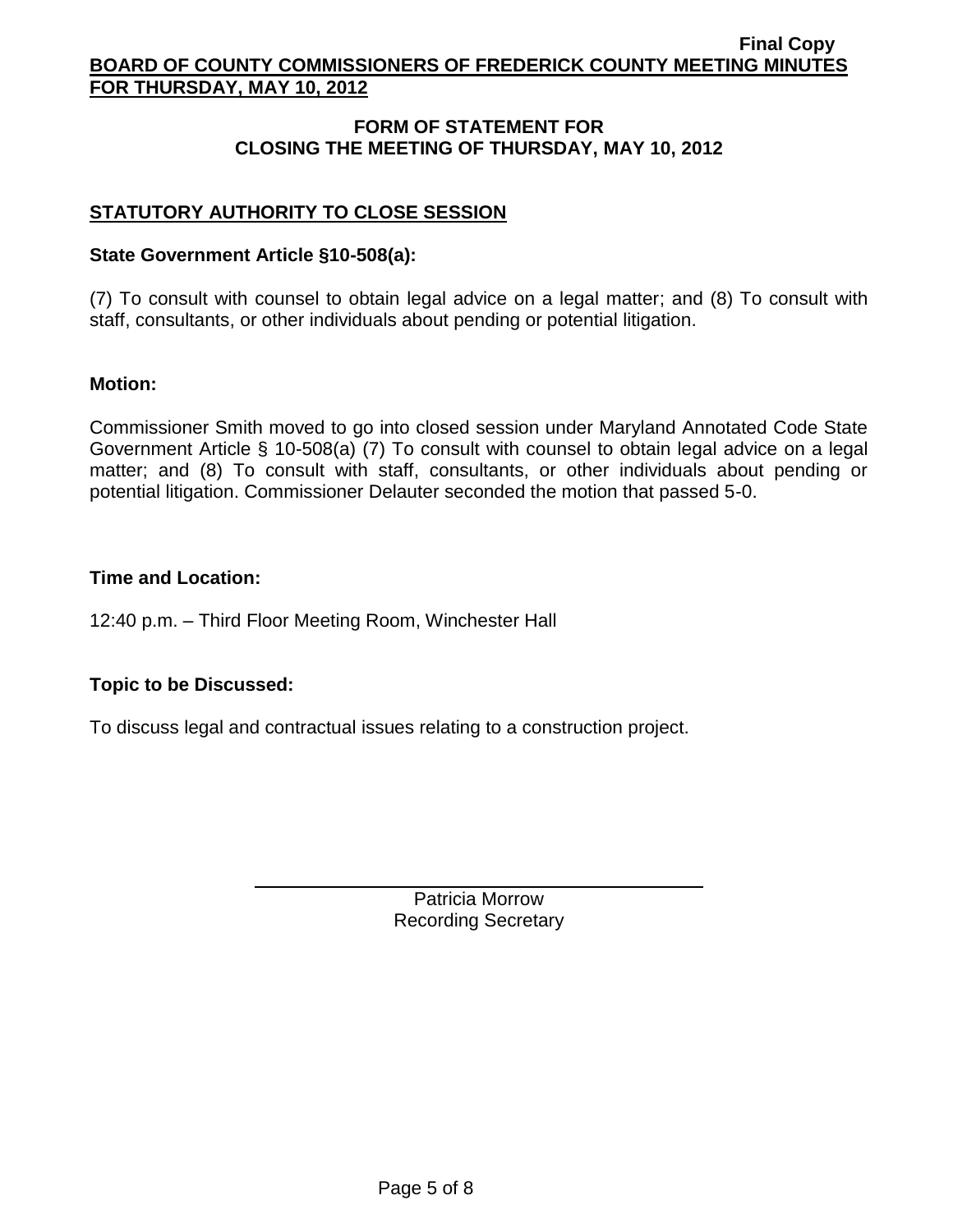### **FORM OF STATEMENT FOR MINUTES OF NEXT OPEN MEETING ON THURSDAY, MAY 17, 2012, FOLLOWING THE CLOSED MEETING OF THURSDAY, MAY 10, 2012**

# **STATUTORY AUTHORITY TO CLOSE SESSION**

### **State Government Article §10-508(a):**

(7) To consult with counsel to obtain legal advice on a legal matter; and (8) To consult with staff, consultants, or other individuals about pending or potential litigation.

### **Motion:**

Commissioner Gray moved to go into closed session under the Maryland Annotated Code State Government Article § 10-508 (a) (7) To consult with counsel to obtain legal advice on a legal matter; and (8) To consult with staff, consultants, or other individuals about pending or potential litigation. Commissioner Shreve seconded the motion that passed 4-0 with Commissioner Young absent.

### **Time and Location:**

12:40 p.m. – Third Floor Meeting Room, Winchester Hall

## **Others in Attendance:**

D. Dunn, J. Mathias, K. Mitchell, M. Marschner, K. Demosky, R. Winebrenner, J. Blomquist and P. Morrow.

## **Topic Discussed:**

To discuss legal and contractual issues relating to a construction project.

## **Action Taken:**

Staff was given direction to move forward with an option and update the Board in two (2) weeks.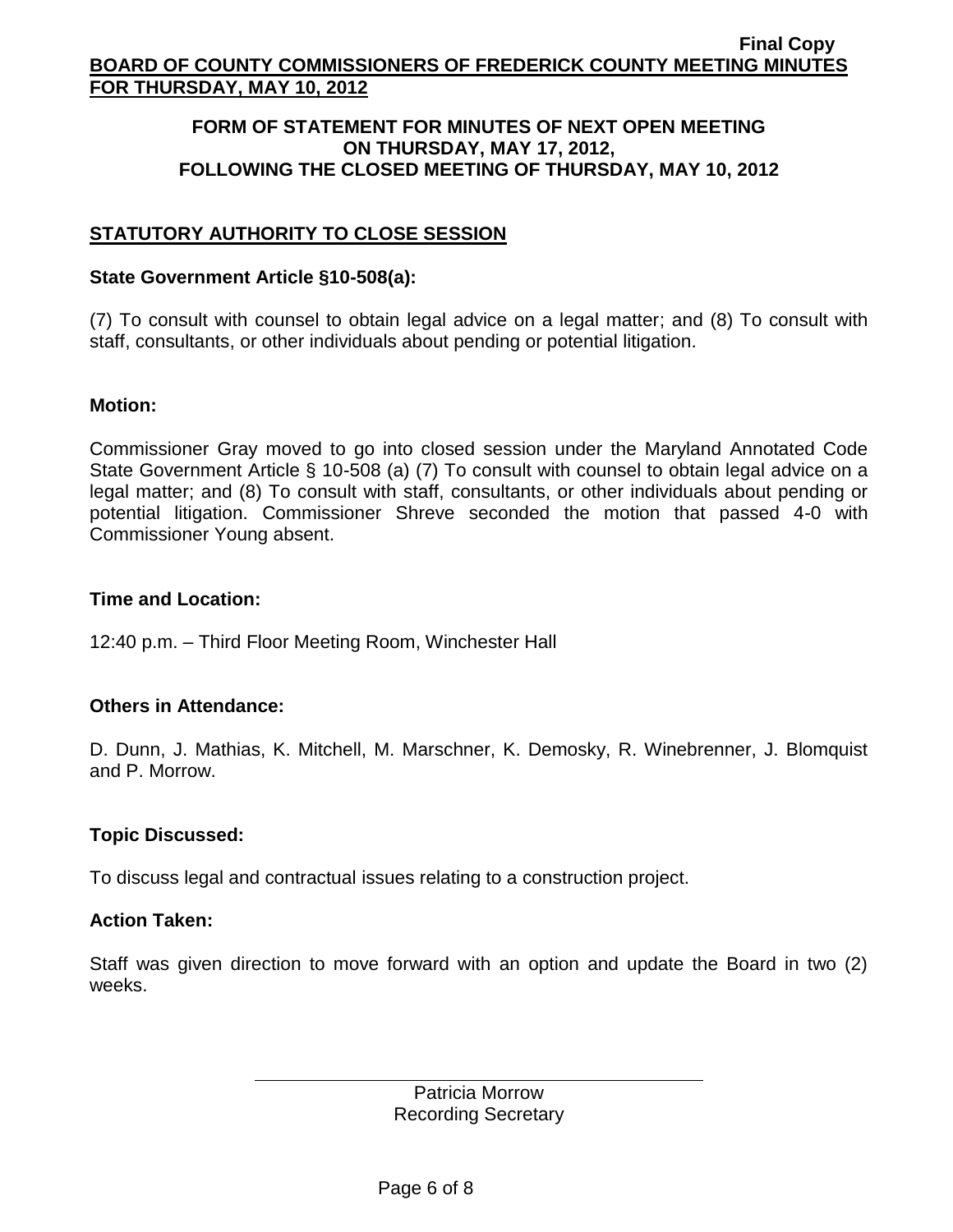# **FORM OF STATEMENT FOR CLOSING THE MEETING OF THURSDAY, MAY 10, 2012**

# **STATUTORY AUTHORITY TO CLOSE SESSION**

### **State Government Article §10-508(a):**

(7) To consult with counsel to obtain legal advice on a legal matter; and (8) To consult with staff, consultants, or other individuals about pending or potential litigation.

### **Motion:**

Commissioner Smith moved to go into closed session under Maryland Annotated Code State Government Article § 10-508(a) (7) To consult with counsel to obtain legal advice on a legal matter; and (8) To consult with staff, consultants, or other individuals about pending or potential litigation. Commissioner Delauter seconded the motion that passed 5-0.

### **Time and Location:**

12:40 p.m. – Third Floor Meeting Room, Winchester Hall

## **Topic to be Discussed:**

To discuss possible settlement of issues relating to a construction project.